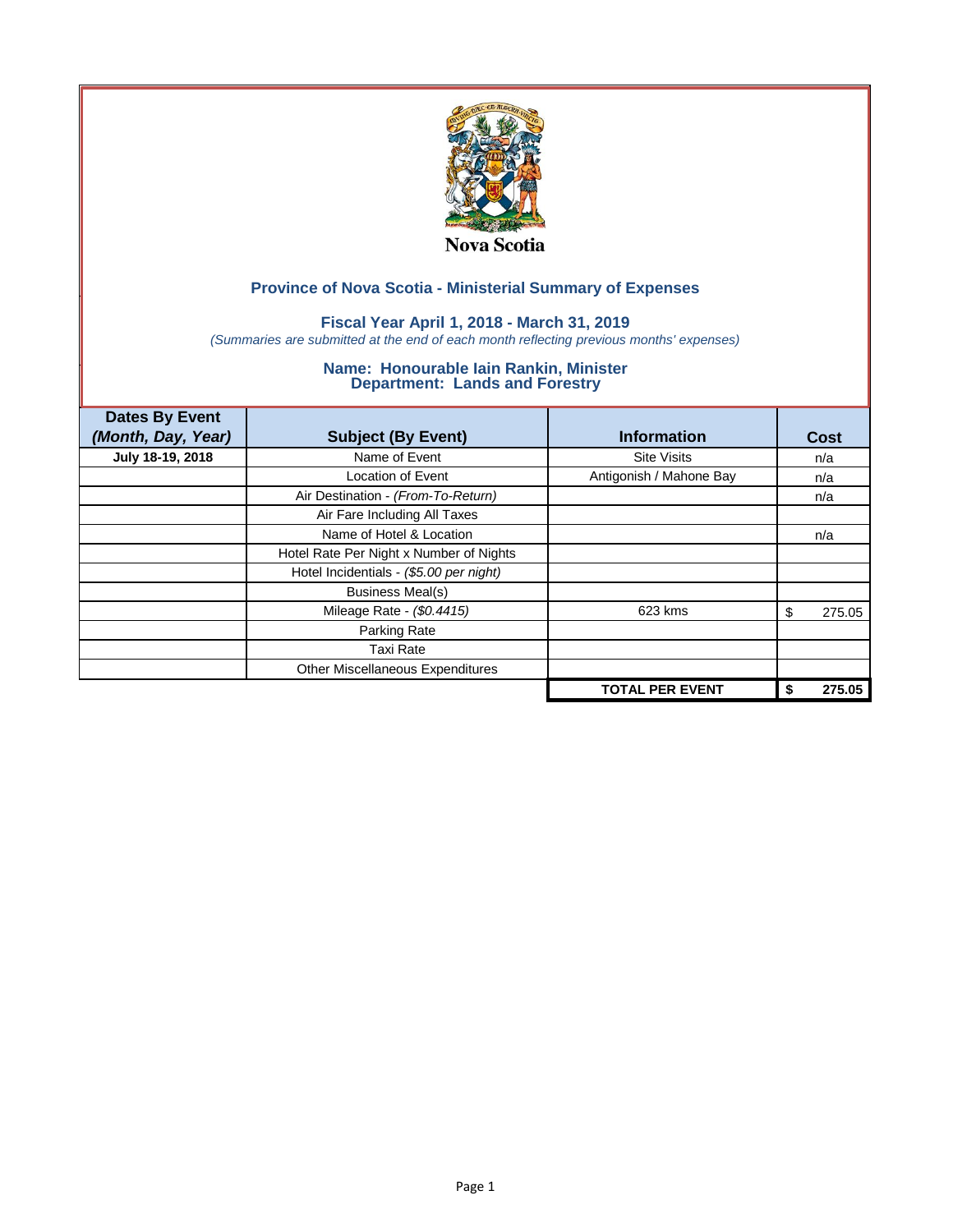

### **Fiscal Year April 1, 2018 - March 31, 2019**

*(Summaries are submitted at the end of each month reflecting previous months' expenses)*

| <b>Dates By Event</b>  |                                         |                                                                                             |              |
|------------------------|-----------------------------------------|---------------------------------------------------------------------------------------------|--------------|
| (Month, Day, Year)     | <b>Subject (By Event)</b>               | <b>Information</b>                                                                          | <b>Cost</b>  |
| August 2-3, 2018       | Name of Event                           | Lands and Forestry Site Visits                                                              | n/a          |
|                        | <b>Location of Event</b>                | St. Peters / Battery Park / Two Rivers<br>Wildlife Park / Coxheath, Baddeck /<br>Wycocomagh | n/a          |
|                        | Air Destination - (From-To-Return)      |                                                                                             | n/a          |
|                        | Air Fare Including All Taxes            |                                                                                             |              |
|                        | Name of Hotel & Location                | Sydney Cambridge Suites, Sydney,<br><b>NS</b>                                               | n/a          |
|                        | Hotel Rate Per Night x Number of Nights | \$161.87 x 1 night                                                                          | \$<br>161.87 |
|                        | Hotel Incidentials - (\$5.00 per night) | 1 night                                                                                     | \$<br>5.00   |
|                        | <b>Business Meal(s)</b>                 | 1 dinner per diem                                                                           | \$20.00      |
|                        | Mileage Rate - (\$0.4415)               | 883 kms                                                                                     | \$389.84     |
|                        | Parking Rate                            |                                                                                             |              |
|                        | <b>Taxi Rate</b>                        |                                                                                             |              |
|                        | <b>Other Miscellaneous Expenditures</b> |                                                                                             |              |
|                        |                                         |                                                                                             |              |
|                        |                                         | <b>TOTAL PER EVENT</b>                                                                      | \$<br>576.71 |
| <b>Dates By Event</b>  |                                         |                                                                                             |              |
| (Month, Day, Year)     | <b>Subject (By Event)</b>               | <b>Information</b>                                                                          | Cost         |
| <b>August 10, 2018</b> | Name of Event                           | Lands and Forestry Site Visits                                                              | n/a          |
|                        | <b>Location of Event</b>                | Lawrencetown / Kentville / Cape Split<br>Provincial Park / Scots Bav                        | n/a          |
|                        | Air Destination - (From-To-Return)      |                                                                                             | n/a          |
|                        | Air Fare Including All Taxes            |                                                                                             |              |
|                        | Name of Hotel & Location                |                                                                                             | n/a          |
|                        | Hotel Rate Per Night x Number of Nights |                                                                                             |              |
|                        | Hotel Incidentials - (\$5.00 per night) |                                                                                             |              |
|                        | <b>Business Meal(s)</b>                 |                                                                                             |              |
|                        | Mileage Rate - (\$0.4415)               | 399 kms                                                                                     | \$176.16     |
|                        | Parking Rate                            |                                                                                             |              |
|                        | <b>Taxi Rate</b>                        |                                                                                             |              |
|                        | Other Miscellaneous Expenditures        |                                                                                             |              |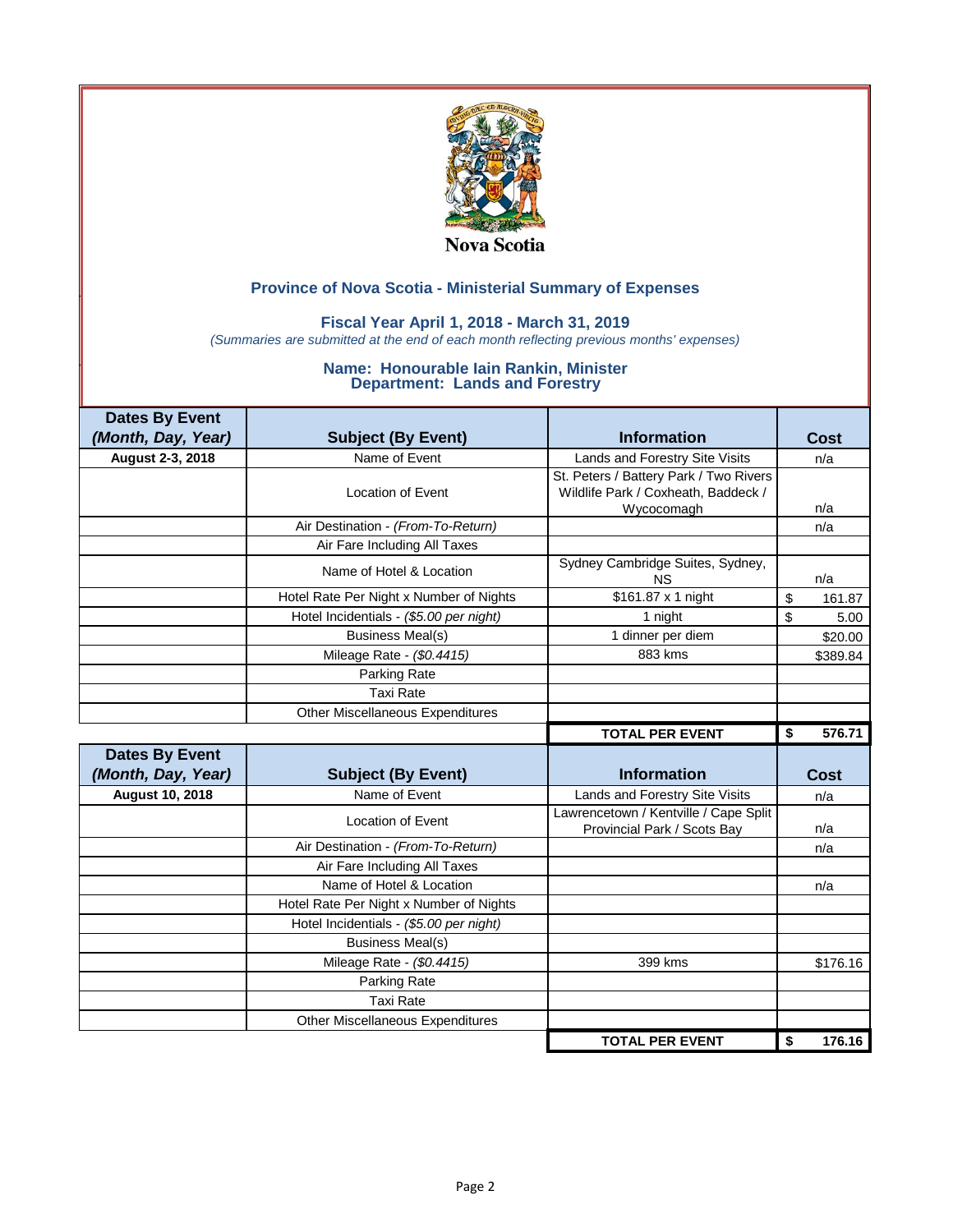

## **Fiscal Year April 1, 2018 - March 31, 2019**

*(Summaries are submitted at the end of each month reflecting previous months' expenses)*

| <b>Dates By Event</b>  |                                         |                                |             |
|------------------------|-----------------------------------------|--------------------------------|-------------|
| (Month, Day, Year)     | <b>Subject (By Event)</b>               | <b>Information</b>             | Cost        |
| <b>August 13, 2018</b> | Name of Event                           | Lands and Forestry Site Visits | n/a         |
|                        | Location of Event                       | Truro                          | n/a         |
|                        | Air Destination - (From-To-Return)      |                                | n/a         |
|                        | Air Fare Including All Taxes            |                                |             |
|                        | Name of Hotel & Location                |                                | n/a         |
|                        | Hotel Rate Per Night x Number of Nights |                                |             |
|                        | Hotel Incidentials - (\$5.00 per night) |                                |             |
|                        | <b>Business Meal(s)</b>                 |                                |             |
|                        | Mileage Rate - (\$0.4415)               | 208 kms                        | \$91.83     |
|                        | Parking Rate                            |                                |             |
|                        | <b>Taxi Rate</b>                        |                                |             |
|                        | <b>Other Miscellaneous Expenditures</b> |                                |             |
|                        |                                         | <b>TOTAL PER EVENT</b>         | 91.83<br>\$ |
|                        |                                         |                                |             |
| <b>Dates By Event</b>  |                                         |                                |             |
| (Month, Day, Year)     | <b>Subject (By Event)</b>               | <b>Information</b>             | <b>Cost</b> |
| <b>August 16, 2018</b> | Name of Event                           | Lands and Forestry Site Visits | n/a         |
|                        | Location of Event                       | Shubenacadie                   | n/a         |
|                        | Air Destination - (From-To-Return)      |                                | n/a         |
|                        | Air Fare Including All Taxes            |                                |             |
|                        | Name of Hotel & Location                |                                | n/a         |
|                        | Hotel Rate Per Night x Number of Nights |                                |             |
|                        | Hotel Incidentials - (\$5.00 per night) |                                |             |
|                        | <b>Business Meal(s)</b>                 |                                |             |
|                        | Mileage Rate - (\$0.4415)               | 131 kms                        | \$57.84     |
|                        | Parking Rate                            |                                |             |
|                        | <b>Taxi Rate</b>                        |                                |             |
|                        | <b>Other Miscellaneous Expenditures</b> | Bridge token                   | \$<br>1.00  |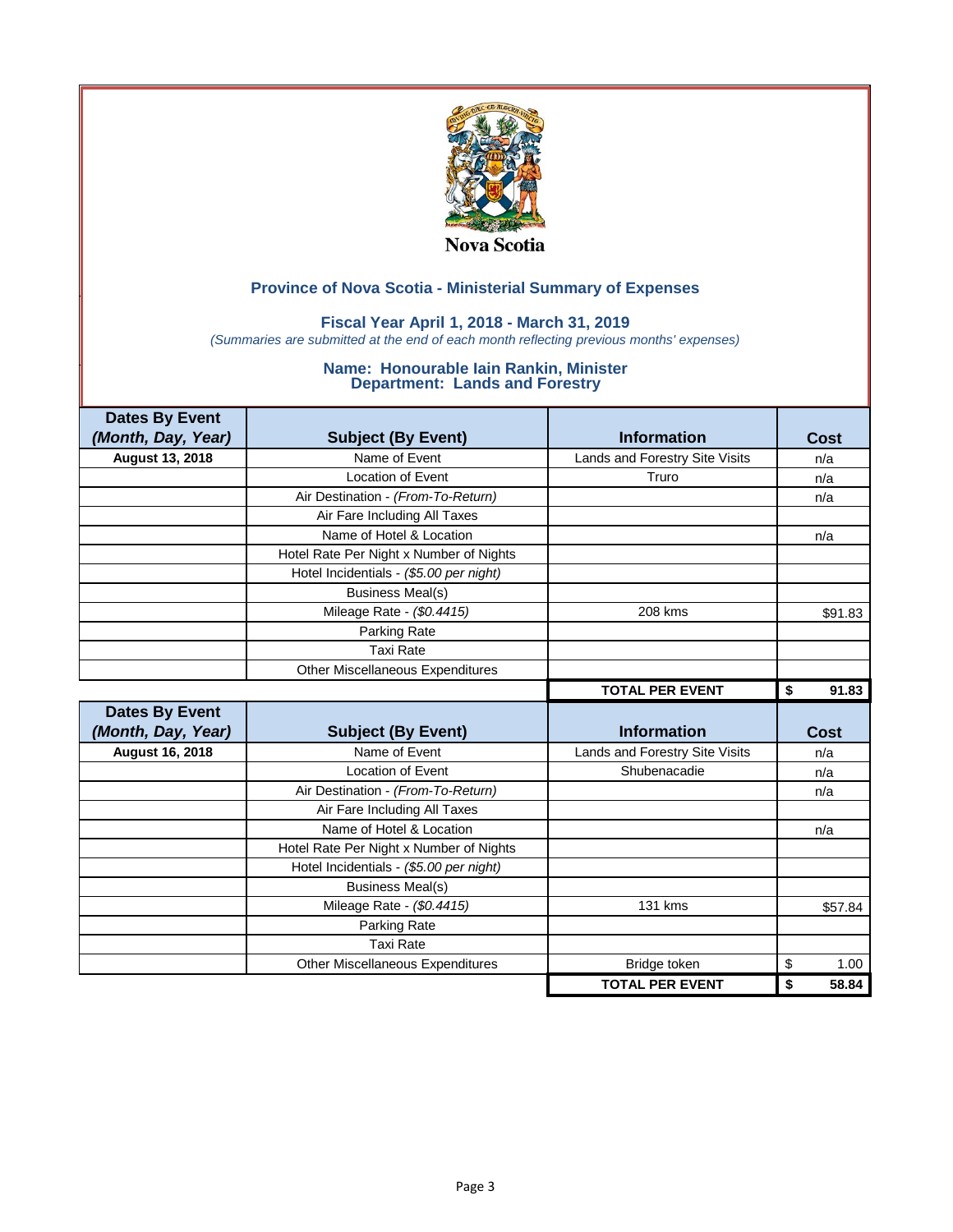

## **Fiscal Year April 1, 2018 - March 31, 2019**

*(Summaries are submitted at the end of each month reflecting previous months' expenses)*

| <b>Dates By Event</b><br>(Month, Day, Year) | <b>Subject (By Event)</b>               | <b>Information</b>                          | Cost        |
|---------------------------------------------|-----------------------------------------|---------------------------------------------|-------------|
|                                             |                                         | Federal/Provincial/Territorial              |             |
| September 5-6, 2018                         | Name of Event                           | <b>Canadian Council of Forest Ministers</b> |             |
|                                             |                                         | Meetina                                     | n/a         |
|                                             | Location of Event                       | Halifax                                     | n/a         |
|                                             | Air Destination - (From-To-Return)      |                                             | n/a         |
|                                             | Air Fare Including All Taxes            |                                             |             |
|                                             | Name of Hotel & Location                | Westin Nova Scotian, Halifax                | n/a         |
|                                             | Hotel Rate Per Night x Number of Nights | $$221.70 \times 2$ nights                   | 443.40<br>S |
|                                             | Hotel Incidentials - (\$5.00 per night) | 2 nights                                    | 10.00<br>S  |
|                                             | Business Meal(s)                        |                                             |             |
|                                             | Mileage Rate - (\$0.4415)               |                                             |             |
|                                             | Parking Rate                            | Hotel parking                               | 46.00<br>\$ |
|                                             | Taxi Rate                               |                                             |             |
|                                             | <b>Other Miscellaneous Expenditures</b> |                                             |             |
|                                             |                                         | <b>TOTAL PER EVENT</b>                      | 499.40      |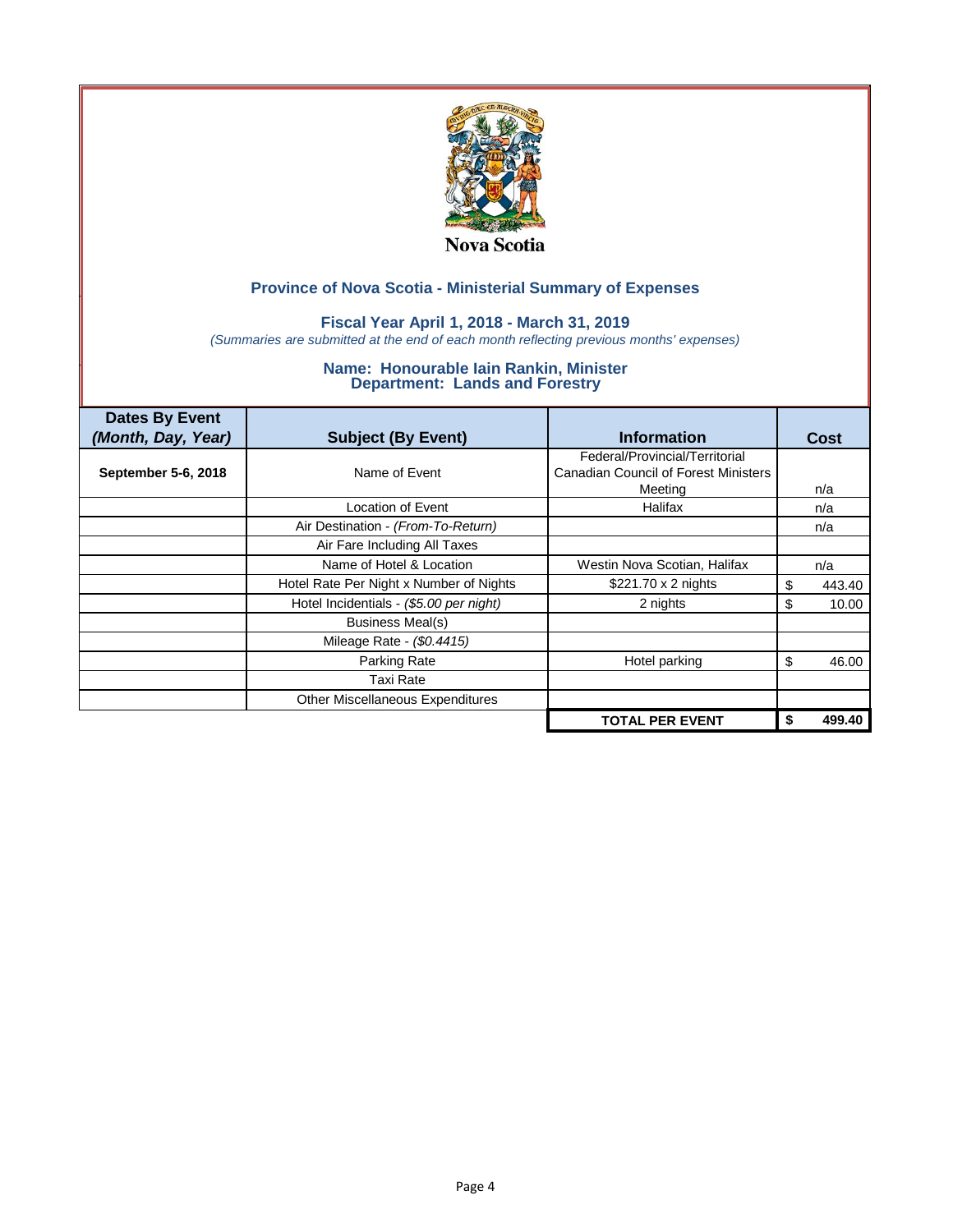

## **Fiscal Year April 1, 2018 - March 31, 2019**

*(Summaries are submitted at the end of each month reflecting previous months' expenses)*

| <b>Dates By Event</b> |                                         |                        |      |
|-----------------------|-----------------------------------------|------------------------|------|
| (Month, Day, Year)    | <b>Subject (By Event)</b>               | <b>Information</b>     | Cost |
| October 2018 (NIL)    | Name of Event                           |                        | n/a  |
|                       | <b>Location of Event</b>                |                        | n/a  |
|                       | Air Destination - (From-To-Return)      |                        | n/a  |
|                       | Air Fare Including All Taxes            |                        |      |
|                       | Name of Hotel & Location                |                        | n/a  |
|                       | Hotel Rate Per Night x Number of Nights |                        |      |
|                       | Hotel Incidentials - (\$5.00 per night) |                        |      |
|                       | <b>Business Meal(s)</b>                 |                        |      |
|                       | Mileage Rate - (\$0.4415)               |                        |      |
|                       | Parking Rate                            |                        |      |
|                       | <b>Taxi Rate</b>                        |                        |      |
|                       | Other Miscellaneous Expenditures        |                        |      |
|                       |                                         | <b>TOTAL PER EVENT</b> | \$   |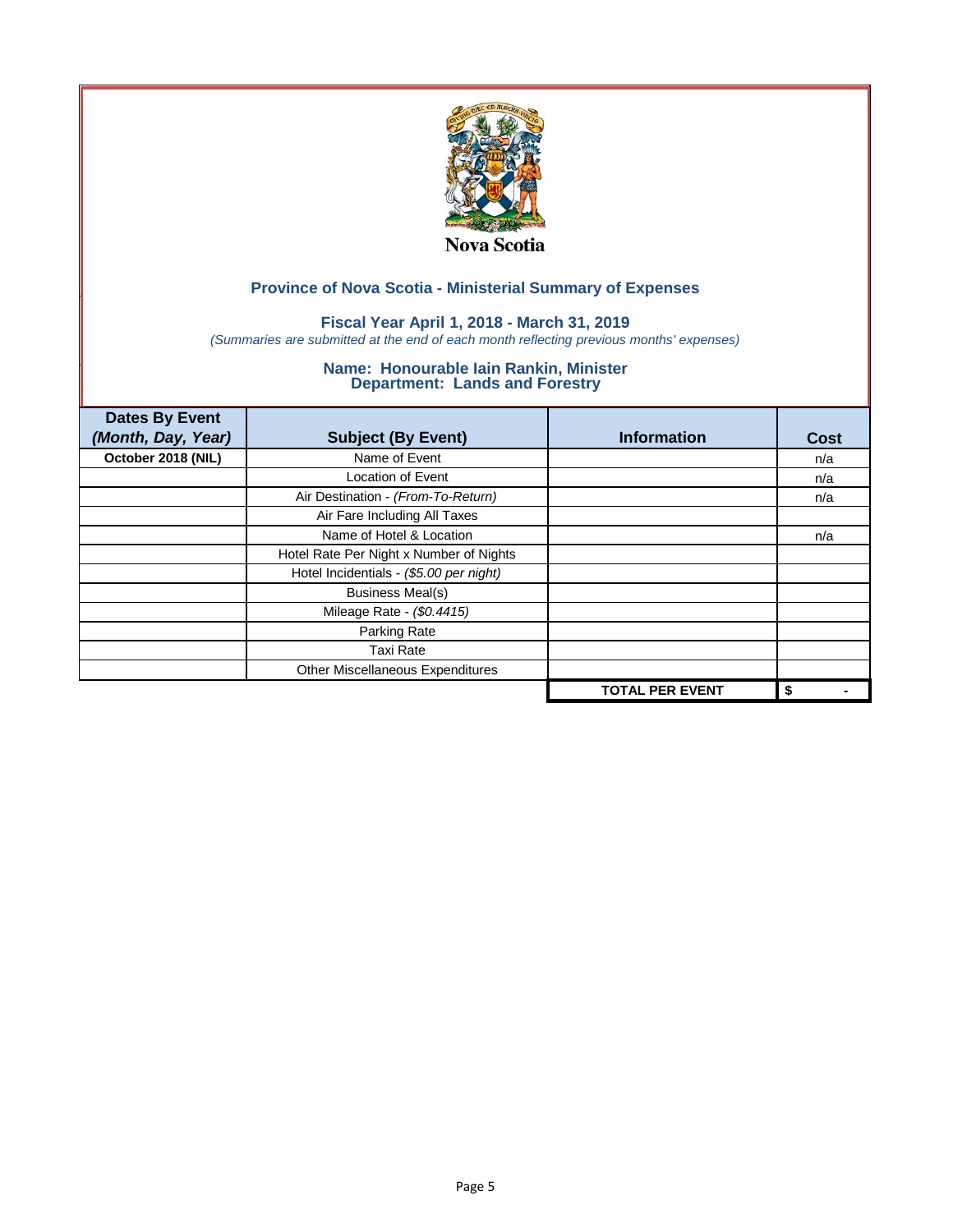

## **Fiscal Year April 1, 2018 - March 31, 2019**

*(Summaries are submitted at the end of each month reflecting previous months' expenses)*

| <b>Dates By Event</b> |                                         |                                                                                |              |
|-----------------------|-----------------------------------------|--------------------------------------------------------------------------------|--------------|
| (Month, Day, Year)    | <b>Subject (By Event)</b>               | <b>Information</b>                                                             | Cost         |
| November 14, 2018     | Name of Event                           | Boston Tree Cutting Ceremony and                                               |              |
|                       |                                         | <b>Forestry Tour</b>                                                           | n/a          |
|                       | <b>Location of Event</b>                | Oxford / Collingwood                                                           | n/a          |
|                       | Air Destination - (From-To-Return)      |                                                                                | n/a          |
|                       | Air Fare Including All Taxes            |                                                                                |              |
|                       | Name of Hotel & Location                |                                                                                | n/a          |
|                       | Hotel Rate Per Night x Number of Nights |                                                                                |              |
|                       | Hotel Incidentials - (\$5.00 per night) |                                                                                |              |
|                       | <b>Business Meal(s)</b>                 |                                                                                |              |
|                       | Mileage Rate - (\$0.4415)               | 361 kms                                                                        | \$<br>159.38 |
|                       | Parking Rate                            |                                                                                |              |
|                       | <b>Taxi Rate</b>                        |                                                                                |              |
|                       | <b>Other Miscellaneous Expenditures</b> | Highway tolls                                                                  | \$<br>8.00   |
|                       |                                         | <b>TOTAL PER EVENT</b>                                                         | \$<br>167.38 |
|                       |                                         |                                                                                |              |
| <b>Dates By Event</b> |                                         |                                                                                |              |
| (Month, Day, Year)    | <b>Subject (By Event)</b>               | <b>Information</b>                                                             | <b>Cost</b>  |
| November 20, 2018     | Name of Event                           | Official Opening of Dalhousie's<br>Agricultural Campus Biomas Thermal<br>Plant | n/a          |
|                       | <b>Location of Event</b>                | Truro                                                                          | n/a          |
|                       | Air Destination - (From-To-Return)      |                                                                                | n/a          |
|                       | Air Fare Including All Taxes            |                                                                                |              |
|                       | Name of Hotel & Location                |                                                                                | n/a          |
|                       | Hotel Rate Per Night x Number of Nights |                                                                                |              |
|                       | Hotel Incidentials - (\$5.00 per night) |                                                                                |              |
|                       | <b>Business Meal(s)</b>                 |                                                                                |              |
|                       | Mileage Rate - (\$0.4415)               | 218 kms                                                                        | \$<br>96.50  |
|                       | Parking Rate                            |                                                                                |              |
|                       | <b>Taxi Rate</b>                        |                                                                                |              |
|                       | Other Miscellaneous Expenditures        |                                                                                |              |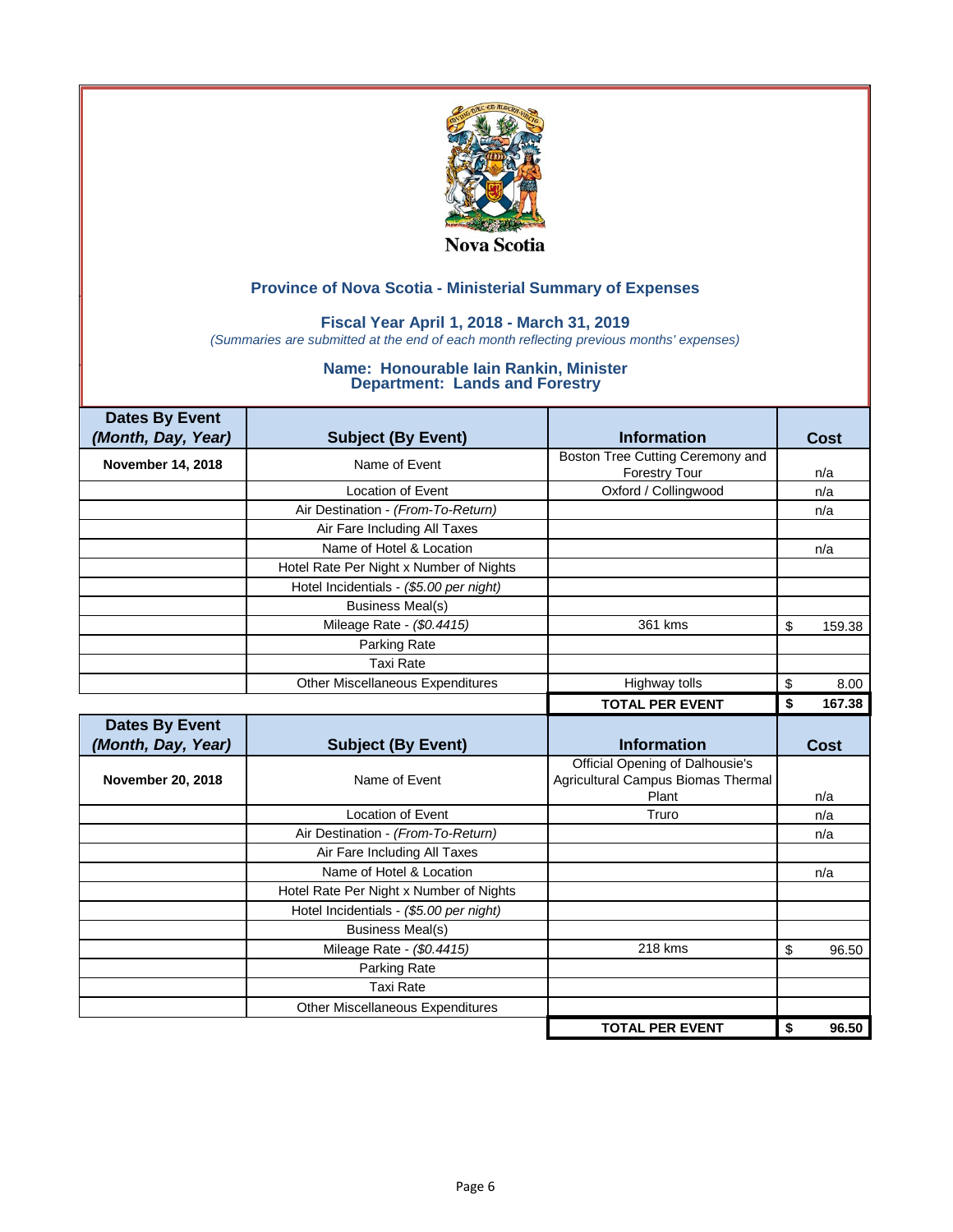

## **Fiscal Year April 1, 2018 - March 31, 2019**

*(Summaries are submitted at the end of each month reflecting previous months' expenses)*

| <b>Dates By Event</b><br>(Month, Day, Year) | <b>Subject (By Event)</b>               | <b>Information</b>                   | <b>Cost</b>  |
|---------------------------------------------|-----------------------------------------|--------------------------------------|--------------|
| <b>November 30, 2018</b>                    | Name of Event                           | Port Hawkesbury Paper Mill Sie Visit | n/a          |
|                                             | Location of Event                       | Point Tupper                         | n/a          |
|                                             | Air Destination - (From-To-Return)      |                                      | n/a          |
|                                             | Air Fare Including All Taxes            |                                      |              |
|                                             | Name of Hotel & Location                |                                      | n/a          |
|                                             | Hotel Rate Per Night x Number of Nights |                                      |              |
|                                             | Hotel Incidentials - (\$5.00 per night) |                                      |              |
|                                             | <b>Business Meal(s)</b>                 |                                      |              |
|                                             | Mileage Rate - (\$0.4415)               | 564 kms                              | 249.01<br>S  |
|                                             | Parking Rate                            |                                      |              |
|                                             | <b>Taxi Rate</b>                        |                                      |              |
|                                             | Other Miscellaneous Expenditures        |                                      |              |
|                                             |                                         | <b>TOTAL PER EVENT</b>               | 249.01<br>\$ |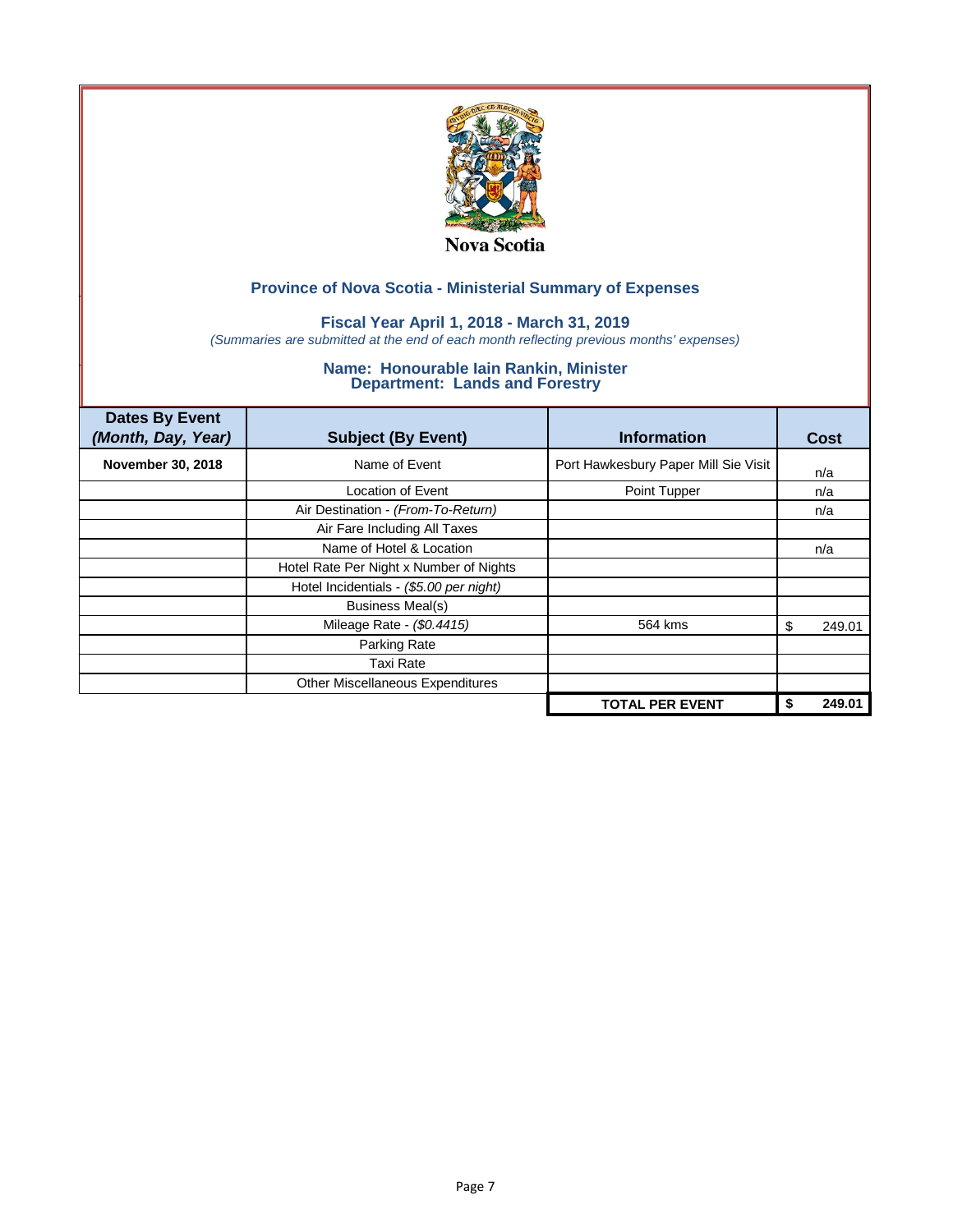

### **Fiscal Year April 1, 2018 - March 31, 2019**

*(Summaries are submitted at the end of each month reflecting previous months' expenses)*

| <b>Dates By Event</b> |                                         |                                    |             |
|-----------------------|-----------------------------------------|------------------------------------|-------------|
| (Month, Day, Year)    | <b>Subject (By Event)</b>               | <b>Information</b>                 | Cost        |
|                       |                                         | <b>Wood Products Manufacturers</b> |             |
| December 4, 2018      | Name of Event                           | Association of Nova Scotia Annual  |             |
|                       |                                         | <b>General Meeting</b>             | n/a         |
|                       | <b>Location of Event</b>                | <b>Fall River</b>                  | n/a         |
|                       | Air Destination - (From-To-Return)      |                                    | n/a         |
|                       | Air Fare Including All Taxes            |                                    |             |
|                       | Name of Hotel & Location                |                                    | n/a         |
|                       | Hotel Rate Per Night x Number of Nights |                                    |             |
|                       | Hotel Incidentials - (\$5.00 per night) |                                    |             |
|                       | <b>Business Meal(s)</b>                 |                                    |             |
|                       | Mileage Rate - (\$0.4415)               | 52 kms                             | \$<br>22.96 |
|                       | Parking Rate                            |                                    |             |
|                       | <b>Taxi Rate</b>                        |                                    |             |
|                       | Other Miscellaneous Expenditures        |                                    |             |
|                       |                                         | <b>TOTAL PER EVENT</b>             | \$<br>22.96 |
| <b>Dates By Event</b> |                                         |                                    |             |
| (Month, Day, Year)    | <b>Subject (By Event)</b>               | <b>Information</b>                 | Cost        |
| December 7, 2018      | Name of Event                           | Lands and Forestry Site Visit      | n/a         |
|                       | <b>Location of Event</b>                | Westville                          | n/a         |
|                       | Air Destination - (From-To-Return)      |                                    | n/a         |
|                       | Air Fare Including All Taxes            |                                    |             |
|                       | Name of Hotel & Location                |                                    | n/a         |
|                       | Hotel Rate Per Night x Number of Nights |                                    |             |
|                       | Hotel Incidentials - (\$5.00 per night) |                                    |             |
|                       | <b>Business Meal(s)</b>                 |                                    |             |
|                       | Mileage Rate - (\$0.4415)               | 165 kms                            | \$<br>87.85 |
|                       | Parking Rate                            |                                    |             |
|                       |                                         |                                    |             |
|                       | <b>Taxi Rate</b>                        |                                    |             |
|                       | Other Miscellaneous Expenditures        |                                    |             |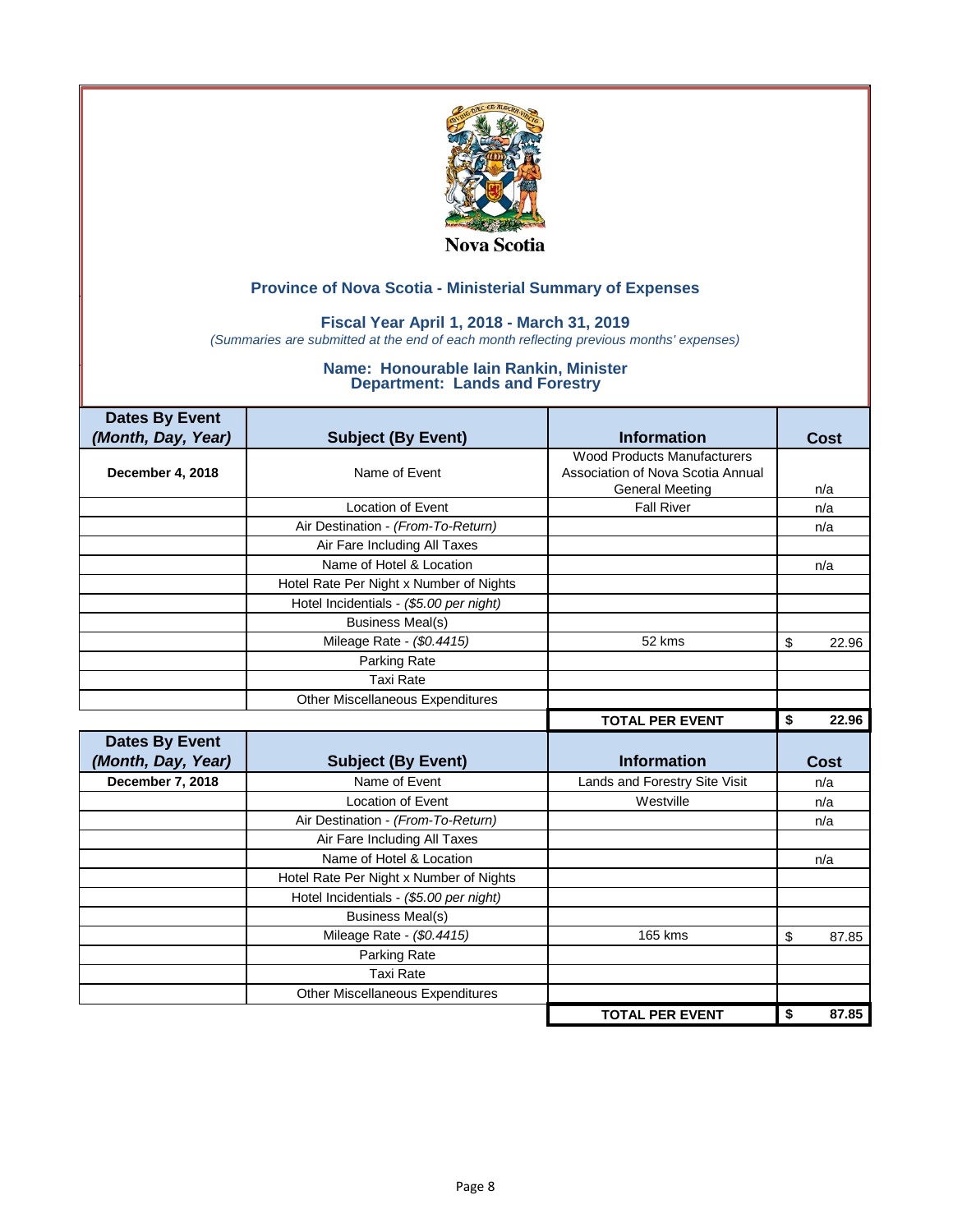

### **Fiscal Year April 1, 2018 - March 31, 2019**

*(Summaries are submitted at the end of each month reflecting previous months' expenses)*

| <b>Dates By Event</b> |                                         |                                    |              |
|-----------------------|-----------------------------------------|------------------------------------|--------------|
| (Month, Day, Year)    | <b>Subject (By Event)</b>               | <b>Information</b>                 | <b>Cost</b>  |
|                       |                                         | Meeting with Prince Edward Island  |              |
| December 7-8, 2018    | Name of Event                           | Minister of Communities, Land and  |              |
|                       |                                         | Environment                        | n/a          |
|                       | Location of Event                       | Charlottetown, PE                  | n/a          |
|                       | Air Destination - (From-To-Return)      |                                    | n/a          |
|                       | Air Fare Including All Taxes            |                                    |              |
|                       | Name of Hotel & Location                | Delta Hotels, Charlottetown, PE    | n/a          |
|                       | Hotel Rate Per Night x Number of Nights | $$152.80 \times 1$ night           | \$<br>152.80 |
|                       | Hotel Incidentials - (\$5.00 per night) | 1 night                            | \$<br>5.00   |
|                       | Business Meal(s)                        | Per diems (1 breakfast, 1 lunch, 2 |              |
|                       |                                         | dinner)                            | \$<br>63.00  |
|                       | Mileage Rate - (\$0.4415)               | 440 kms                            | \$<br>194.26 |
|                       | Parking Rate                            | Hotel parking                      | \$<br>20.70  |
|                       | <b>Taxi Rate</b>                        |                                    |              |
|                       | Other Miscellaneous Expenditures        | Highway toll                       | \$<br>4.00   |
|                       | <b>Other Miscellaneous Expenditures</b> | Confederation Bridge toll          | \$<br>47.00  |
|                       |                                         | <b>TOTAL PER EVENT</b>             | 486.76<br>S  |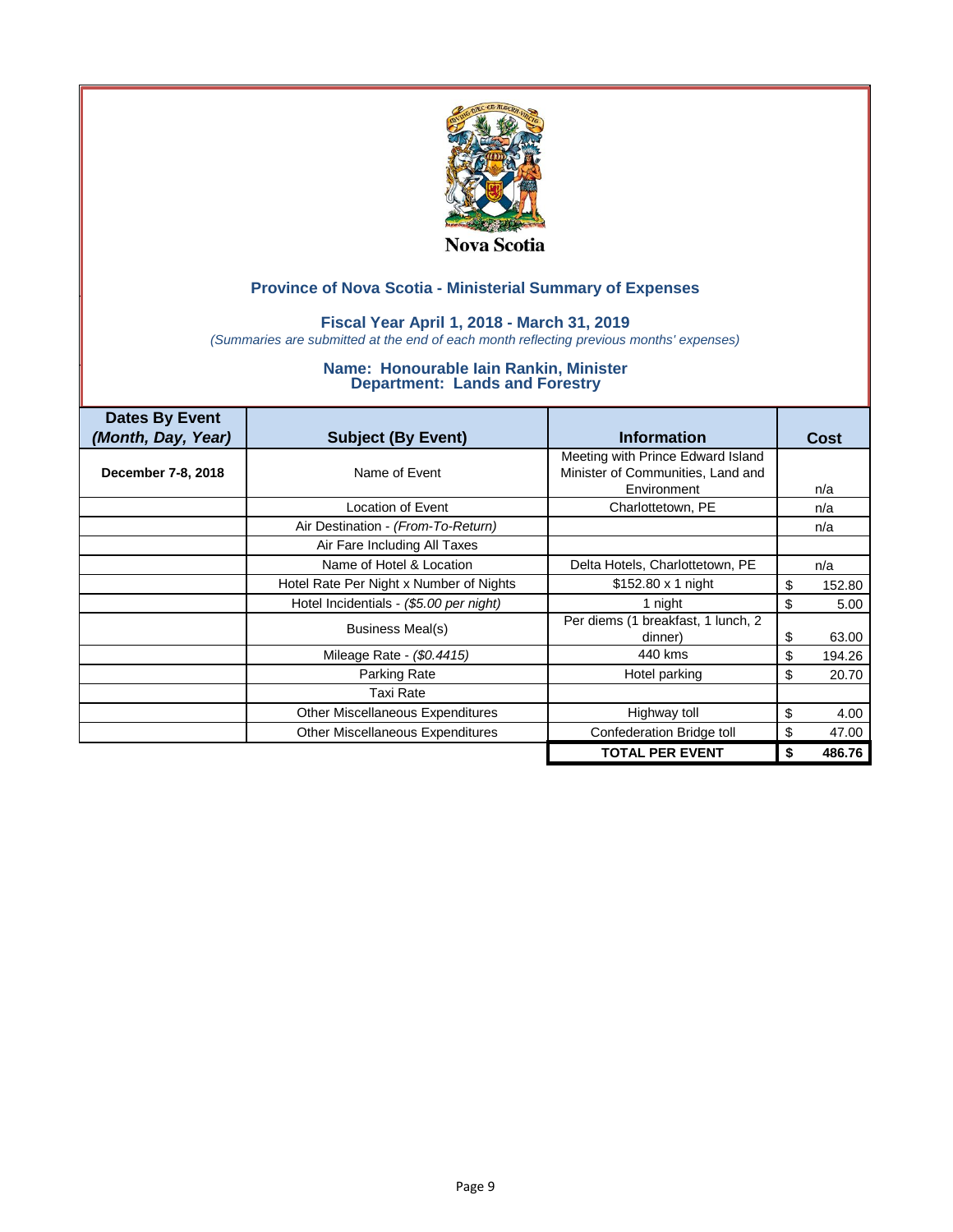

## **Fiscal Year April 1, 2018 - March 31, 2019**

*(Summaries are submitted at the end of each month reflecting previous months' expenses)*

| <b>Dates By Event</b>   |                                         |                                   |              |
|-------------------------|-----------------------------------------|-----------------------------------|--------------|
| (Month, Day, Year)      | <b>Subject (By Event)</b>               | <b>Information</b>                | Cost         |
| <b>January 17, 2019</b> | Name of Event                           | Chignecto Ship Railway Site Visit | n/a          |
|                         | <b>Location of Event</b>                | Amherst                           | n/a          |
|                         | Air Destination - (From-To-Return)      |                                   | n/a          |
|                         | Air Fare Including All Taxes            |                                   |              |
|                         | Name of Hotel & Location                |                                   | n/a          |
|                         | Hotel Rate Per Night x Number of Nights |                                   |              |
|                         | Hotel Incidentials - (\$5.00 per night) |                                   |              |
|                         | <b>Business Meal(s)</b>                 | 1 lunch per diem                  | \$<br>15.00  |
|                         | Mileage Rate - (\$0.4415)               | 414 kms                           | 182.78<br>\$ |
|                         | Parking Rate                            |                                   |              |
|                         | Taxi Rate                               |                                   |              |
|                         | Other Miscellaneous Expenditures        | Highway tolls                     | \$<br>8.00   |
|                         |                                         | <b>TOTAL PER EVENT</b>            | 205.78<br>\$ |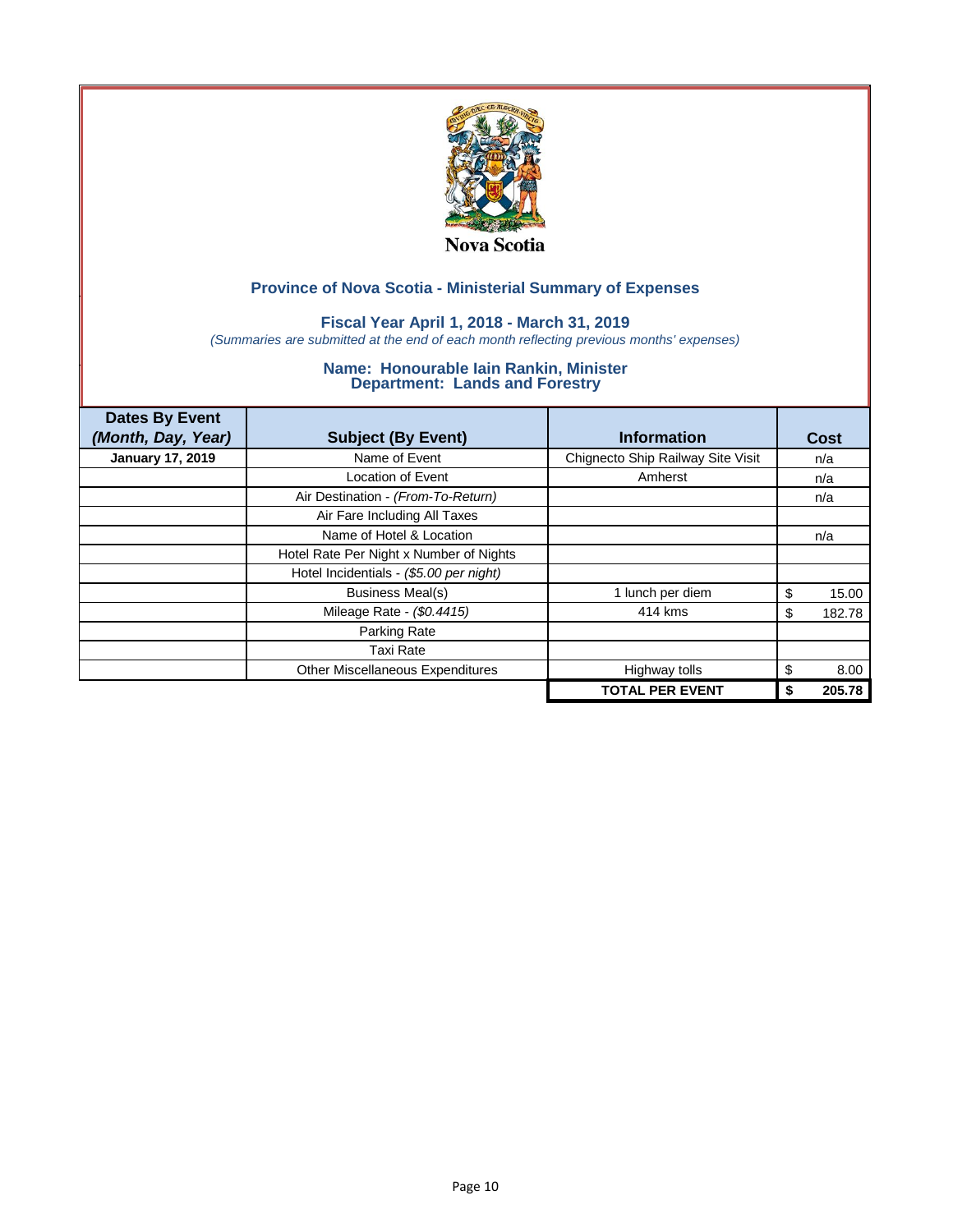

## **Fiscal Year April 1, 2018 - March 31, 2019**

*(Summaries are submitted at the end of each month reflecting previous months' expenses)*

| <b>Dates By Event</b><br>(Month, Day, Year) | <b>Subject (By Event)</b>               | <b>Information</b>     | Cost        |
|---------------------------------------------|-----------------------------------------|------------------------|-------------|
| <b>February 2, 2019</b>                     | Name of Event                           | Ground Hog Day Event   | n/a         |
|                                             | <b>Location of Event</b>                | Shubenacadie           | n/a         |
|                                             | Air Destination - (From-To-Return)      |                        | n/a         |
|                                             | Air Fare Including All Taxes            |                        |             |
|                                             | Name of Hotel & Location                |                        | n/a         |
|                                             | Hotel Rate Per Night x Number of Nights |                        |             |
|                                             | Hotel Incidentials - (\$5.00 per night) |                        |             |
|                                             | <b>Business Meal(s)</b>                 |                        |             |
|                                             | Mileage Rate - (\$0.4415)               | 141 kms                | 62.25<br>S  |
|                                             | Parking Rate                            |                        |             |
|                                             | Taxi Rate                               |                        |             |
|                                             | Other Miscellaneous Expenditures        |                        |             |
|                                             |                                         | <b>TOTAL PER EVENT</b> | 62.25<br>\$ |